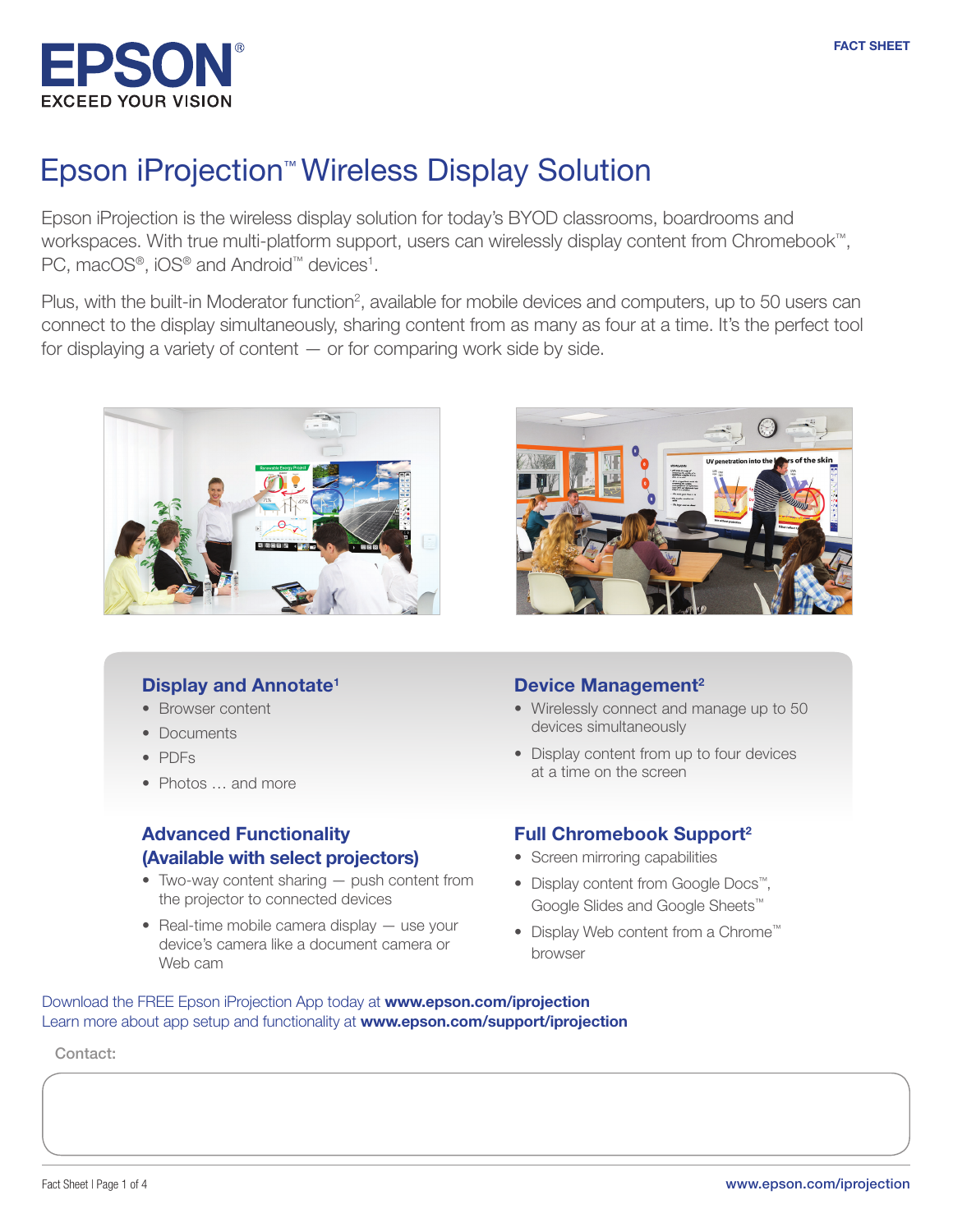# Epson iProjection™ Compatibility

|                                                   |                                          | <b>Epson iProjection for</b><br>Windows <sup>®</sup> and Mac <sup>®</sup><br>2.21 | <b>Epson</b><br>iProjection<br>for Chrome<br><b>books</b><br>2.0.1 | <b>Epson</b><br><b>iProjection</b><br>for iOS<br>3.0.0       | <b>Epson iProjection</b><br>for Android<br>3.0.0 |
|---------------------------------------------------|------------------------------------------|-----------------------------------------------------------------------------------|--------------------------------------------------------------------|--------------------------------------------------------------|--------------------------------------------------|
| Supported<br>Device OS                            | Version                                  | Windows: Windows 7 and<br>later;<br>Mac: Mac OS X 10.7 and later                  | Supports latest<br>Chromebook<br>version                           | iOS 9.0 or later                                             | Android 4.0 or later                             |
| Supported<br><b>Display Types</b>                 |                                          | Mirroring, no audio                                                               | Mirroring, no audio                                                | .doc, .ppt, .pptx, .xls,<br>.xlsx, .key, .pdf,<br>.jpg, .png | .pdf, .jpg, .png                                 |
| Supported<br>Connection<br>from Mobile<br>Devices | QR Connect                               |                                                                                   |                                                                    | $\mathsf X$                                                  | X                                                |
|                                                   | $NFC*$                                   |                                                                                   |                                                                    |                                                              | $\chi$                                           |
| Connection<br>Mode                                | <b>Advanced Connection Mode</b>          | $\mathsf X$                                                                       | $\chi$                                                             | $\chi$                                                       | $\chi$                                           |
|                                                   | <b>Quick Connection Mode</b>             | $\mathsf X$                                                                       |                                                                    | X                                                            | $\chi$                                           |
| Network<br>Functions                              | Projector Keyword Function*              | X                                                                                 | X                                                                  | X                                                            | $\chi$                                           |
|                                                   | Max. Connected Devices                   | 50                                                                                | 50                                                                 | 50                                                           | 50                                               |
|                                                   | Max. Devices Displayed<br>Simultaneously | $\overline{4}$                                                                    | $\overline{4}$                                                     | $\overline{4}$                                               | $\overline{4}$                                   |
| Multi-<br>projection<br>Function                  | Multi-projector Display                  | $\mathsf X$                                                                       | Yes                                                                | $\chi$                                                       | $\chi$                                           |
|                                                   | Moderator Function*                      | $\mathsf X$                                                                       | Client only                                                        | X                                                            | $\mathsf X$                                      |
|                                                   | Share Image from Projector               | $\mathsf X$                                                                       | Just receive                                                       | $\mathsf X$                                                  | $\mathsf X$                                      |
|                                                   | Thumbnail Preview*                       | $\mathsf X$                                                                       |                                                                    | $\mathsf X$                                                  | $\mathsf X$                                      |
| Image/Audio<br>Support                            | <b>Screen Mirroring</b>                  | $\mathsf X$                                                                       | $\mathsf X$                                                        |                                                              | $\mathsf X$                                      |
|                                                   | Audio                                    | $\mathsf X$                                                                       |                                                                    |                                                              |                                                  |
| Remote<br><b>Functions</b>                        | Projector Remote                         | $\mathsf X$                                                                       |                                                                    |                                                              |                                                  |
|                                                   | <b>Smart Remote</b>                      |                                                                                   |                                                                    | $\mathsf X$                                                  | $\mathsf X$                                      |
|                                                   | Batch Operation*                         |                                                                                   |                                                                    | $\mathsf X$                                                  | $\mathsf X$                                      |
| Advanced<br>Functions                             | Playlist Editing*                        |                                                                                   |                                                                    | $\mathsf X$                                                  | $\mathsf X$                                      |
|                                                   | Annotation                               |                                                                                   | $\mathsf X$                                                        | $\mathsf X$                                                  | $\mathsf X$                                      |
|                                                   | Display from Camera                      |                                                                                   |                                                                    | $\mathsf X$                                                  | $\mathsf X$                                      |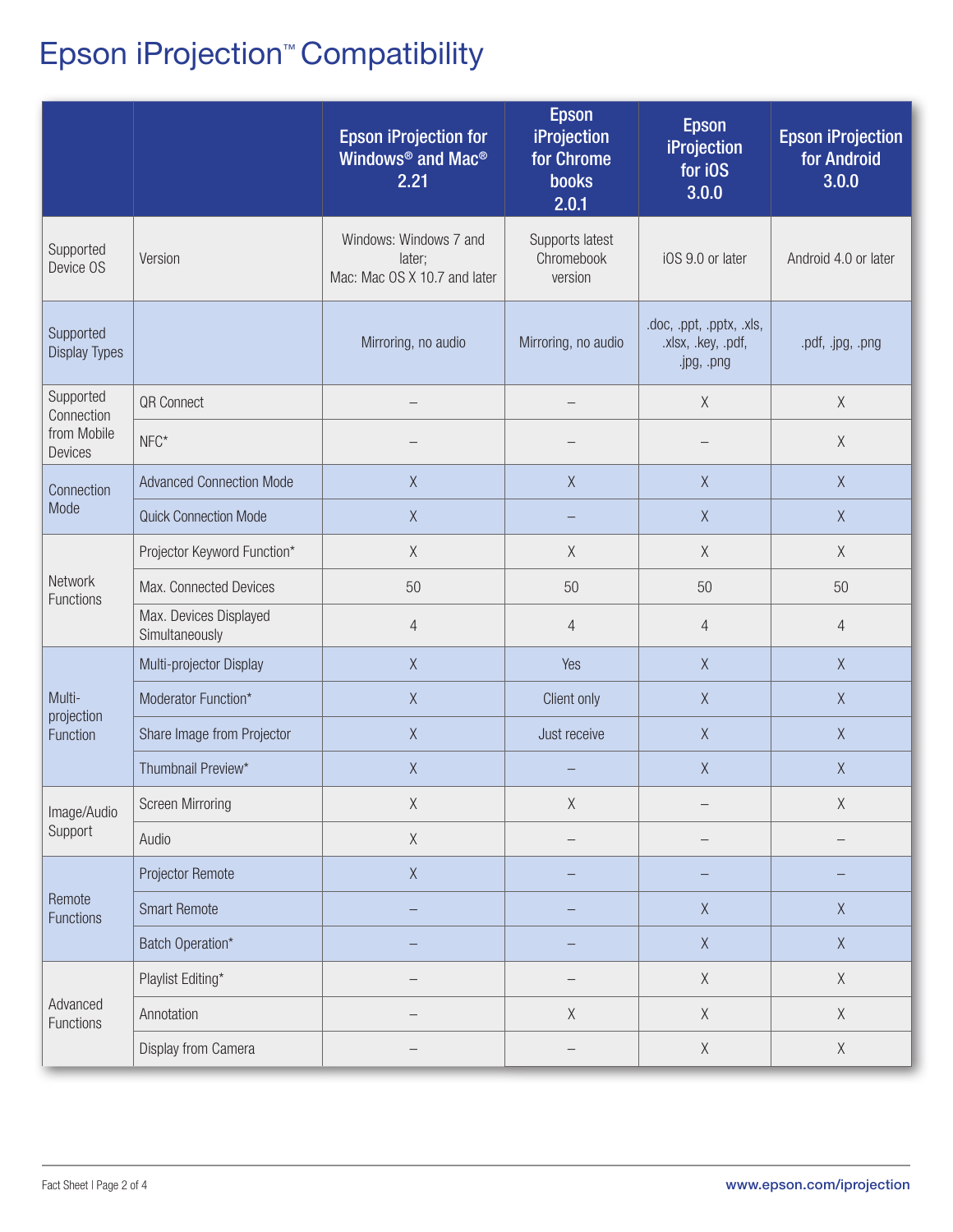# Epson iProjection™ Compatibility

| <b>Feature Name</b>               | <b>Description</b>                                                                                                                                                                                                                                                                                                         | <b>Platform</b> |          |            |          |        |
|-----------------------------------|----------------------------------------------------------------------------------------------------------------------------------------------------------------------------------------------------------------------------------------------------------------------------------------------------------------------------|-----------------|----------|------------|----------|--------|
|                                   |                                                                                                                                                                                                                                                                                                                            | PC              | Mac      | Chromebook | Android  | i0S    |
| Moderator Function*               | The Moderator function allows one device to see and manage<br>the display of other connected devices. Up to 50 devices can be<br>connected at a time. Moderator control can be passed from one user<br>to any of the other connnected devices. Moderator control is only<br>available on PC, Mac, iOS and Android devices. | X               | X        |            | X        | X      |
| Share Image from<br>Projector*    | When using supported Epson® projector models, users can push the<br>image being displayed by the projector to other Epson iProjection-<br>connnected devices.                                                                                                                                                              | X               | X        |            | X        | X      |
| View of Shared<br>Images          | Allows Epson iProjection-connected devices to receive display content<br>that is pushed from supported Epson projectors.                                                                                                                                                                                                   | $\chi$          | $\chi$   | $\chi$     | $\sf X$  | X      |
| Thumbnail Preview*                | Allows the Moderator to see connected devices and preview their<br>content before displaying to the projector.                                                                                                                                                                                                             | $\chi$          | X        |            | $\chi$   | $\chi$ |
| Projector Keyword*                | Lets you turn on a security password to prevent access to the<br>projector by anyone not in the room. When the keyword is set, the<br>Epson iProjection user must enter the keyword to display to the<br>projector.                                                                                                        | $\chi$          | $\times$ | $\chi$     | $\sf X$  | $\chi$ |
| <b>QR Code Connection</b>         | Allows mobile devices equipped with a QR code reader to wirelessly<br>connect to the projector by scanning a QR code that is displayed by<br>the projector.                                                                                                                                                                |                 |          |            | Χ        | X      |
| NFC Connection*                   | Allows mobile devices equipped with Near Field Communication (NFC)<br>protocol to wirelessly connect to supported Epson projector models by<br>simply placing the mobile device on the projector.                                                                                                                          |                 |          |            | X        |        |
| Projector Remote                  | Allows users to control the projector with the Epson iProjection virtual<br>projector remote, rather than using the physical remote control.                                                                                                                                                                               | $\chi$          | X        |            |          |        |
| Display from Camera               | Allows use of the built-in camera on mobile devices to display live<br>video content or still photos.                                                                                                                                                                                                                      |                 |          |            | X        | X      |
| <b>Screen Mirroring</b>           | The projector display matches that of the screen of the<br>connected device.                                                                                                                                                                                                                                               | $\mathsf X$     | X        | X          | $\times$ |        |
| Multi-projector<br><b>Display</b> | User's can display from their device to multiple networked projectors<br>simultaneously.                                                                                                                                                                                                                                   | $\chi$          | X        | X          | X        | X      |